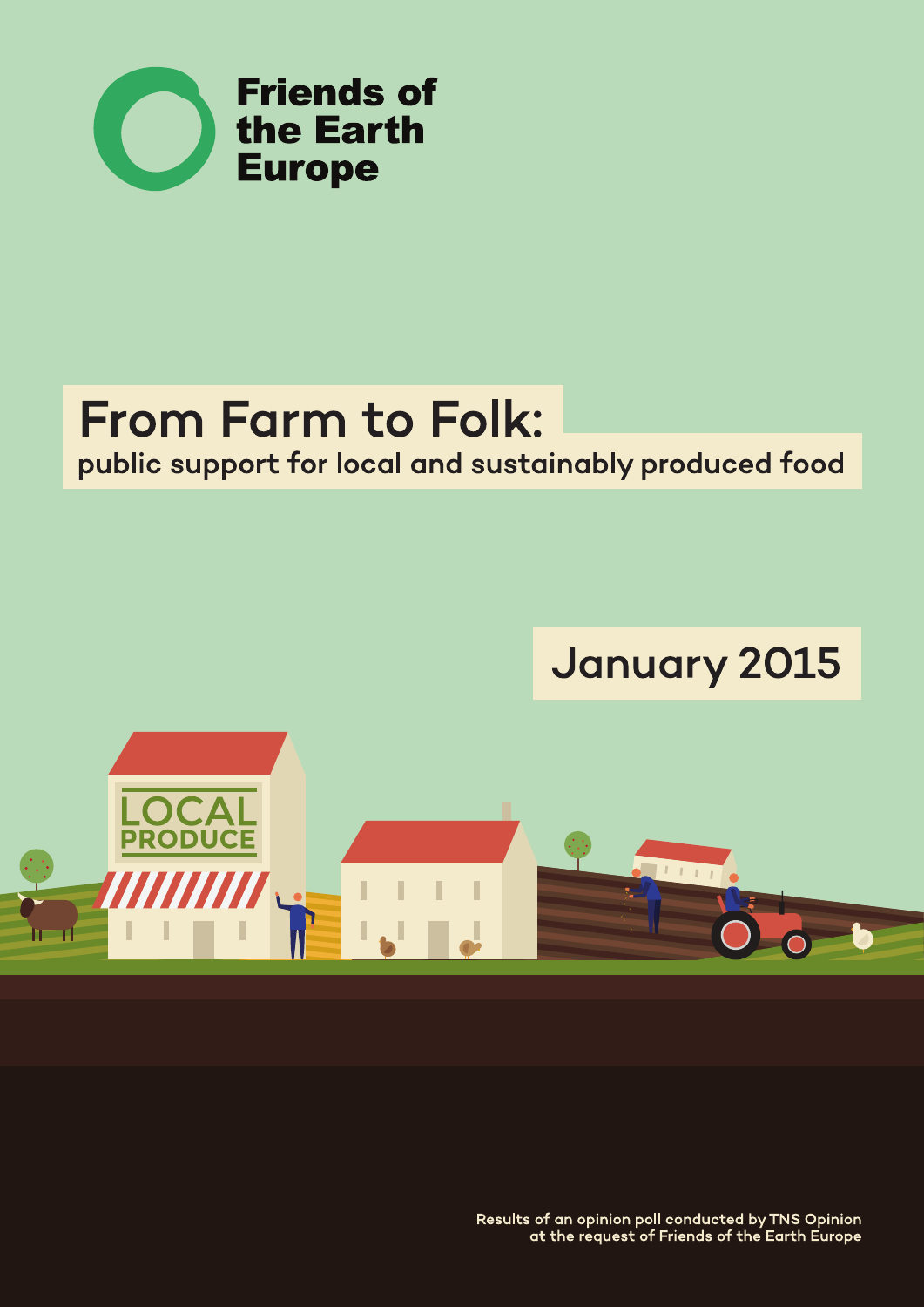

## Introduction

Over the past 50 years, our food system has become both more globalised and more heavily dependent on cheap raw materials, chemical inputs and mechanisation. Big business has moved in, with control of our food increasingly concentrated in a handful of multinational corporations operating throughout the food chain. The social and environmental impacts are devastating: smallscale farmers and food companies worldwide are driven out of business; a collapse in biodiversity and ecosystems; obesity and food poverty are rife; while citizens foot the bill as one food crisis follows another. Meanwhile, as consumers, we find it more and more difficult to know what we are buying, who it has been made by, and where it comes from.

Business-as-usual for the food system is no longer an option. There is clearly a need for a fundamental change.

## Farming without farmers

Current policies and support for the agro-industrial model have directly translated into the on-going destruction of thousands of small-scale farms in Europe. Three million farms, around 20%, have been lost in Europe during the last eight years, most of them small. Between 2000 and 2012, 4.8 million fulltime jobs disappeared from EU agriculture.<sup>1</sup>

Family and small farmers, who have limited power or influence over the food chain, are particularly vulnerable to poor labour conditions, low incomes, and the erosion of social security safety nets. The younger generation is increasingly shunning farming as a career, resulting in the rising age profile of European farmers. In 2010, just one in three of the agricultural labour force was under 40.

## Local food: it's the (local) economy, stupid!

Instead of marginalising local food producers, we need to put sustainable local food at the centre of our food supply, with small-scale producers feeding local communities, rather than being squeezed by industrial-scale global supply chains.

Re-localising the way we produce, process, and distribute food can help shift our economy so that it addresses the problems of climate change and biodiversity collapse, as well as the rising levels of social and economic inequality. Our food systems can support local economies and the people using them to create a greener and fairer economy, building local businesses, enhancing social cohesion, and creating highly skilled jobs and craftsmanship.<sup>2</sup> Short supply chains in local markets have been shown to increase income for producers, generate greater autonomy for farmers, and to strengthen local economies by supporting more small businesses. This can improve the viability of small farms, reduce the carbon footprint from food distribution, and enhance household food security by giving people on low income access to good food and healthy diets.3

There are many different systems offering local food and short supply chains in Europe, including farmers' markets, 'farm-gate' sales, box delivery schemes, mobile shops, community-supported agriculture, consumer-producer cooperatives and collective catering and canteens.



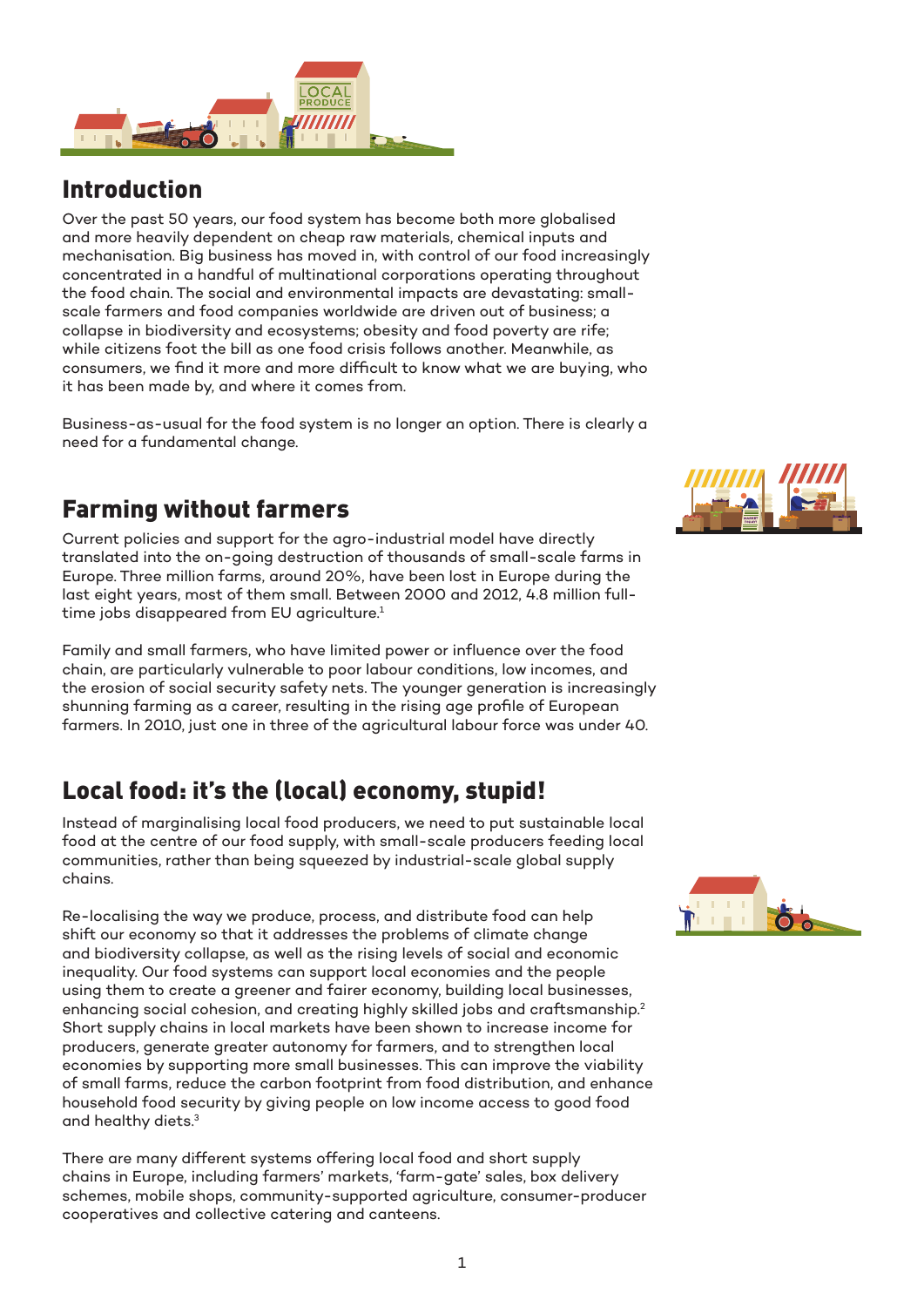Friends of the Earth Europe believe that control of food and farming needs to be put in the hands of local people and farmers, shifting to local and agroecological systems that work within environmental and equitable limits to achieve food sovereignty in Europe and the rest of the world. But what does the public think?

## Eating local makes shopping sense: the poll results



We asked consumers in eight countries across Europe about their shopping habits and about their views on local food.<sup>4</sup> Most people told us that they think local food is good for the environment and helps create local jobs. More than eight out of ten people (85%) told us they buy food from their closest shop or supermarket with half of respondents (50%) buying directly from the farmer often or sometimes.

#### How often do you buy food directly from farmers (for example farmers markets or farmers shops)



Shopping locally can have environmental benefits, and our survey found that three out of four people (75%) agreed that rigorous environmental standards applied to "local" food. Local food isn't always necessarily green. Farms may use high levels of pesticides, or may not comply with the highest standards for animal welfare. Low food miles do not necessarily mean a low carbon footprint, especially where vegetables are grown in heated greenhouses in cold climates or transported inefficiently. Large-scale intensive farms have high environmental costs, polluting rivers, damaging the soil and harming wildlife.<sup>5</sup> But buying directly from the producers can be a good option, especially from small and organic farmers.

Shopping from producers selling locally can make a big difference to local economies. As well as supporting small-scale and sustainable farmers and local food businesses, buying from the region helps keep money circulating in the local economy – benefiting everyone. So spending money at a farmers' market benefits other local businesses, creating local jobs.6 Small businesses play a key part in European economies, providing more than half of all private sector jobs in some countries.7 Nearly 9 out 10 people (89%) we interviewed saw buying local food as supporting local jobs.

Shopping for local fresh fruit and vegetables can also help support healthier diets. People are more likely to see and try seasonal produce if they see it at a farmers' market or farm shop – creating a more varied diet – and they can also



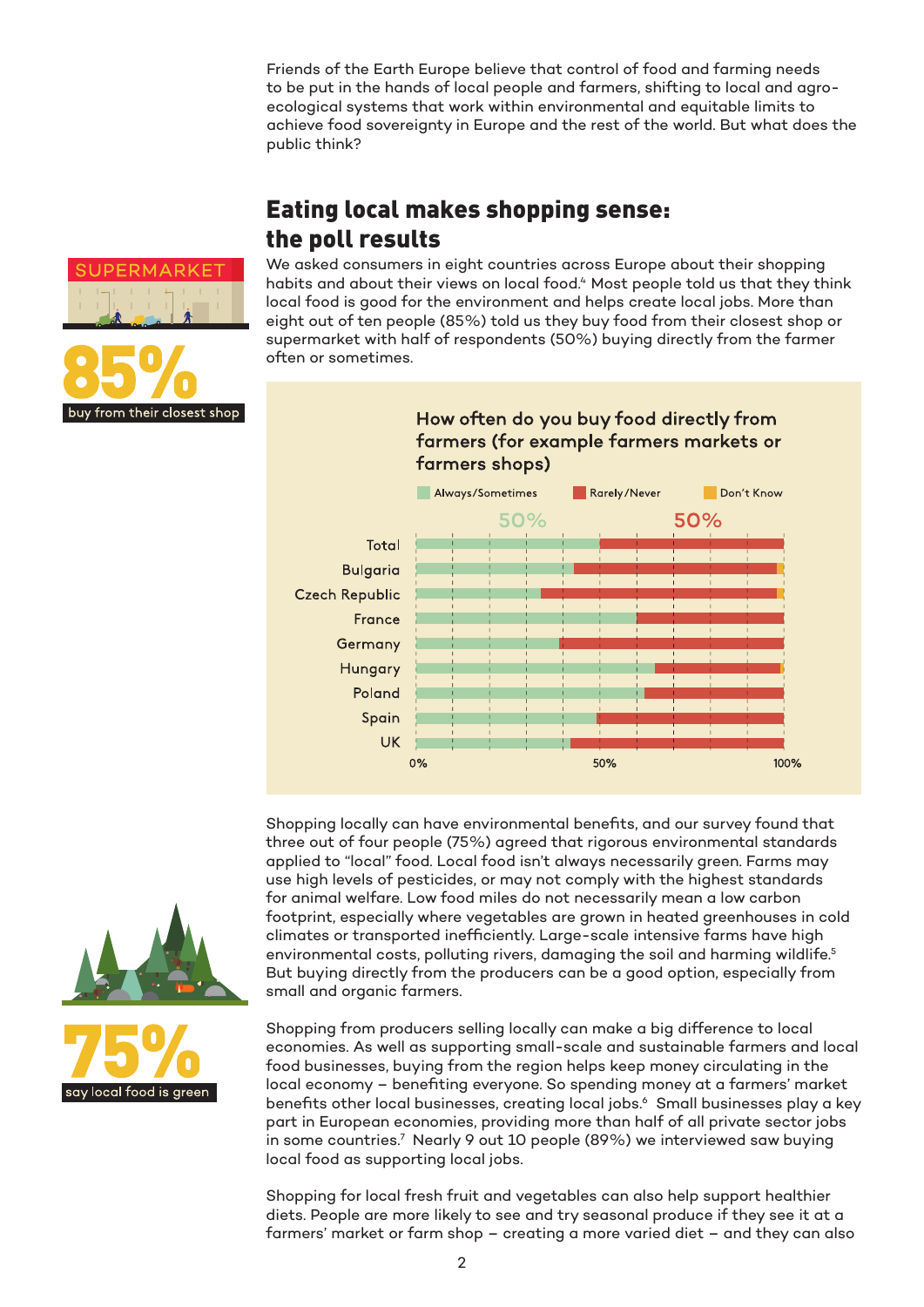



get ideas for cooking tips.8 Local food projects can be used to target particular needs – for example a scheme in Ireland provides porridge oats for local school children, providing a healthy breakfast for everyone.<sup>9</sup> The EU-funded free fruit and vegetables in schools scheme<sup>10</sup> could be used to support local producers as well as provide fresh fruit to children.<sup>11</sup>



Almost 8 in 10 people (78%) surveyed thought that locally produced food provided a balanced and complete diet.

Shopping locally can also be better value, with markets and farm box schemes providing access to fruit and vegetables when they are in season and at their most plentiful. Buying directly from the farm or from street markets can sometimes be cheaper than buying from supermarkets,<sup>12</sup> and can also help stop shoppers from buying too much and having to throw food away.<sup>13</sup>

Despite high levels of public demand for local food, there is little support available to farmers in marketing their produce locally. Instead, tax-payers' money is spent on subsidising large-scale, export-oriented farming and big food companies. This makes it difficult for small-scale, sustainable producers who want to sell their products locally to compete.

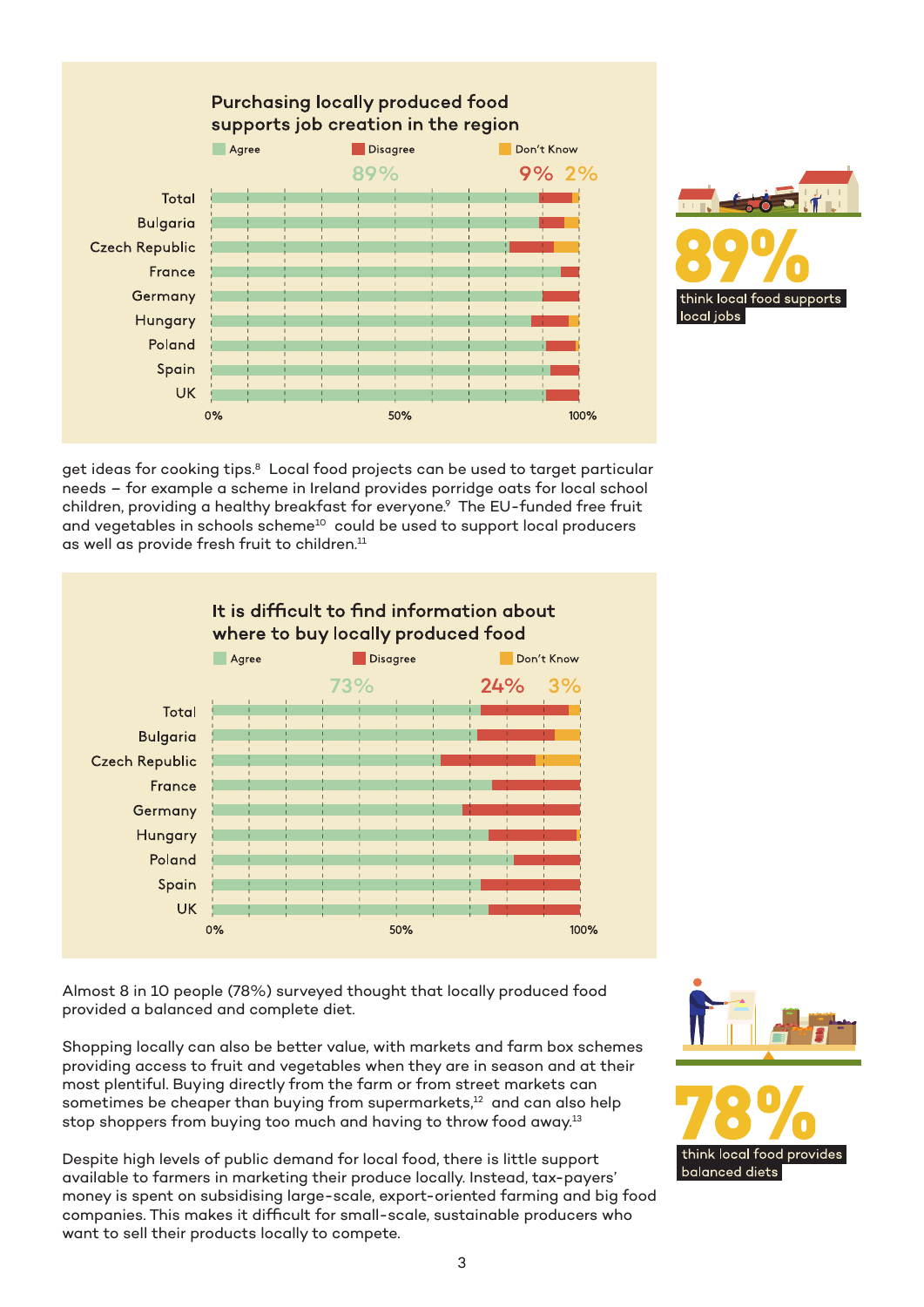In our survey, just under three out of four respondents (73%) said it was difficult to find information about locally produced food – and around two in three respondents (67%) said there weren't enough places to buy local food near them. For two in three respondents (66%) buying local food means the choice is too limited.





Nine out of ten people (91%) surveyed said that their governments should do more to support production and access to local food.

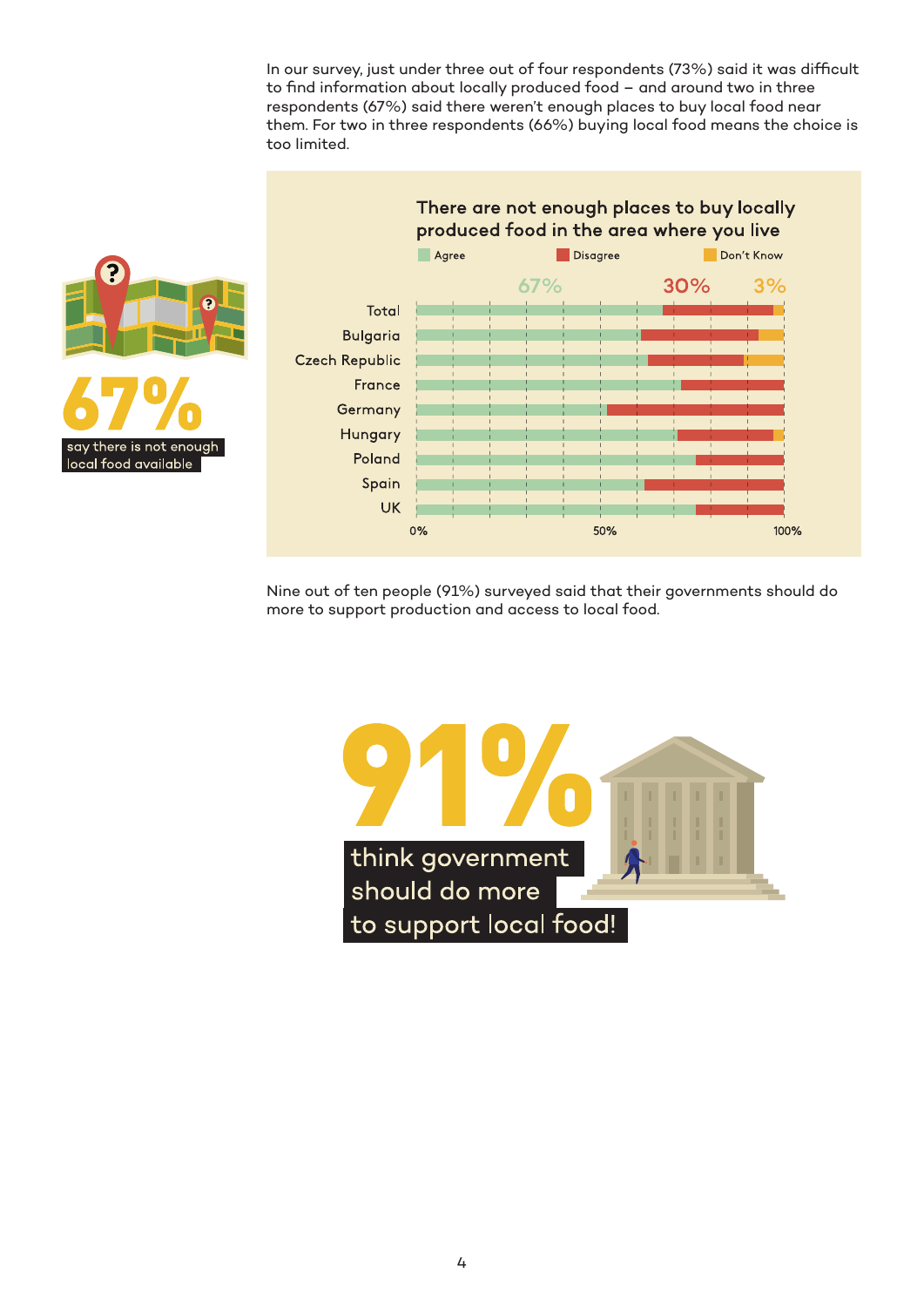## How the CAP can support more local sustainable food

The European Union provides support for farmers through the Common Agricultural Policy (CAP), which makes up around 40% of the total EU budget, and costs around €58 billion a year, funded by EU citizens' taxes.14 This money is supposed to fund farmers and activities in rural areas related to farming. Most of it, however, has been used to support industrial food and farming, with only a small amount, less than one third of the CAP budget,<sup>15</sup> used to support sustainable farming or to help farmers with marketing.

Trade policies and the CAP have so far focused on finding new markets for some products, while less has been done to support initiatives which give farmers who produce sustainably the opportunity to sell their products locally through farmers' markets, farm shops, or to schools and other public institutions, providing fresh, seasonal, sustainable food.

Friends of the Earth Europe wants to see public money spent on supporting local farmers and food companies to make sustainable, seasonal, fresh food available to local people.





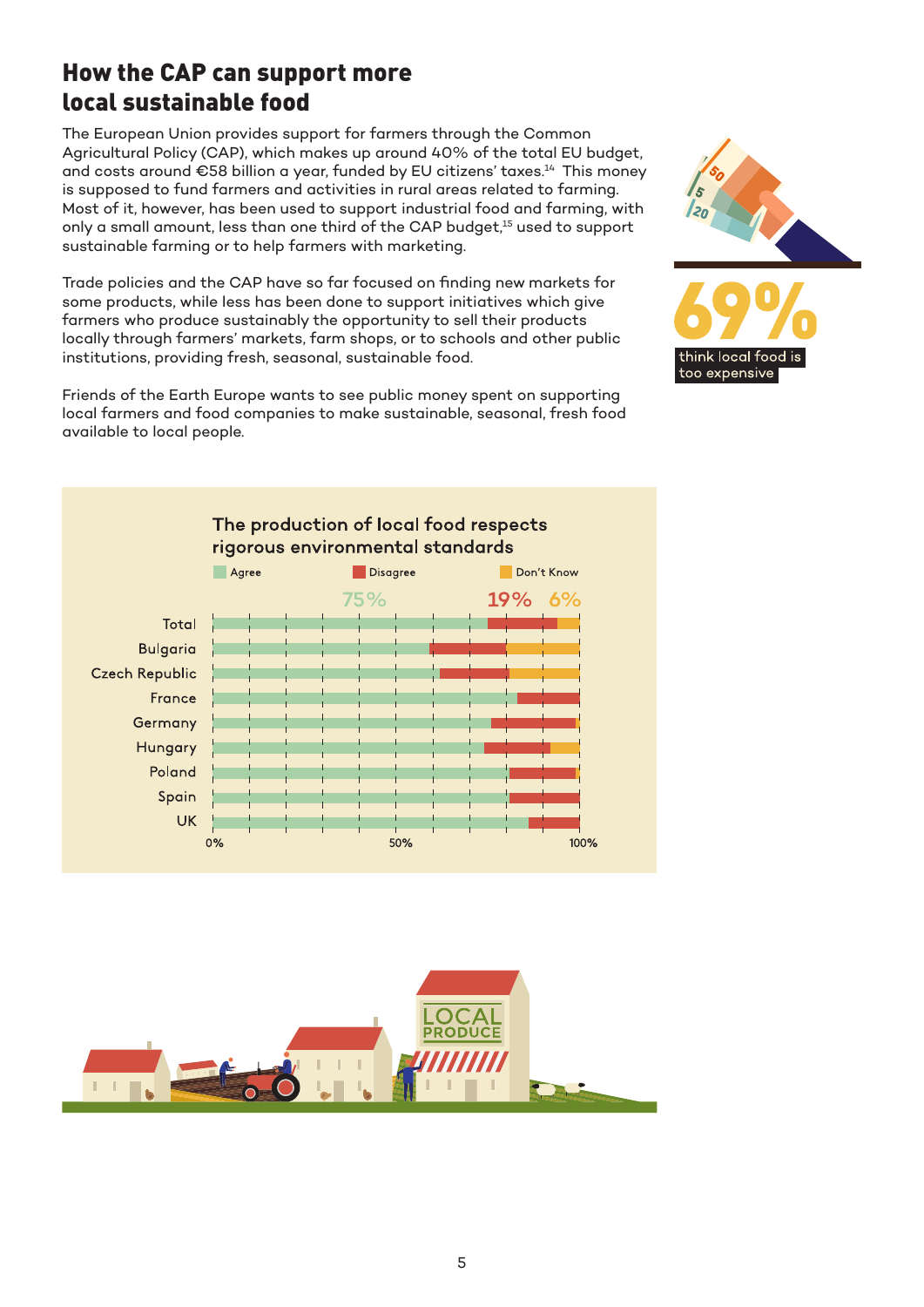## Political leadership is needed to support local jobs and local food

As our opinion poll shows, the demand for sustainably produced local food is high and citizens are clearly asking for more support from governments. Current measures using the existing means through the CAP are not enough. Politicians need to show leadership to put sustainably produced local food on the table.

The European Commission, which coordinates overall EU policy on food and farming, needs to:

- 1. Lead the debate in the EU on the need to transform the food system to put local economies at its core.
- 2. Introduce a sustainable food policy to encourage citizens to have more sustainable diets, thereby reducing resource use and helping maintain healthy populations – eating more plants and fresh products, while wasting less food.
- 3. Changes to health and safety, food hygiene, environmental health, and labelling regulations so that they do not disproportionately affect smaller producers and enterprises.
- 4. Create stricter enforcement mechanisms fighting abusive practices in the EU's food supply chain and close the gap between producer prices and retail prices, since workers' conditions have degraded and smaller-scale farmers are finding themselves increasingly excluded from higher value markets.

National governments need to:

- 1. Make best use of their CAP budgets and spend them supporting local economies through both first and second pillar measures.
- 2. Shift money from the untargeted direct payments budget to targeted second pillar measures to support organic farming, quality schemes, cooperation and producers groups producing and marketing sustainable food, agri-environment-climate, advisory services and agroecological innovation, in a way that funds only farmers and food enterprises delivering for the environment and people.
- 3. Fund European Innovation Partnership projects which research local agroecological production and local food economies.
- 4. Agree spending priorities for their budgets for supporting farm viability, environment and social inclusion, like partnership agreements with the European Commission under the Common Strategic Framework in the longer term.